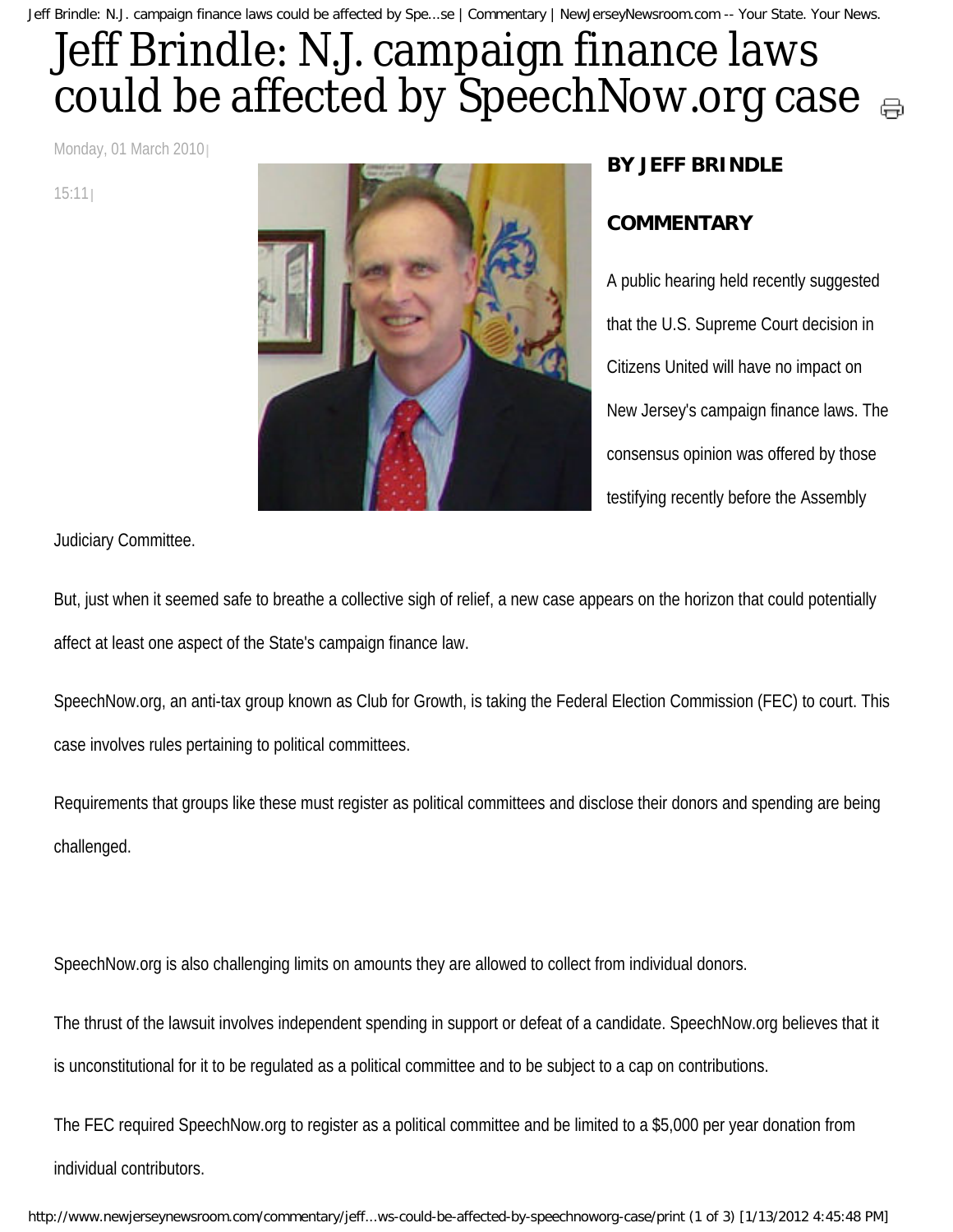SpeechNow.org maintains that "these limits and red tape make it virtually impossible for new independent citizens groups . . . to raise start-up funding and effectively reach voters."

SpeechNow.org aims to have First Amendment rights extended to non-profit groups in terms of independent expenditures and the elimination of contribution limits.

This January 27, the U.S. Court of Appeals for the District of Columbia heard the case. In a preliminary hearing, a threejudge panel voted to lift contribution limits. Associated Press reporter Mark Sherman wrote: "Three others on the nine-judge court indicated in their questioning Wednesday they would also do the same."

Unlike Citizens United, this case potentially poses a challenge to the provision in the State's "Campaign Contributions and Expenditures Reporting Act" that regulates political committees.

The law requires two or more people who join together for the purpose of supporting or opposing candidates, and who raise \$2,100 or more, to register with ELEC as a political committee.

New Jersey law also places a limit of \$7,200 per election on contributions made to political committees. It limits how much a political committee can give to candidates, \$8,200 per election, and requires pre- and post-election disclosure.

These requirements are similar to federal law.

The case does not appear to threaten disclosure given the U.S. Supreme Court's strong endorsement of disclosure in Citizens United. But it potentially endangers the cap placed on contributions made to political committees.

And, that's where the challenge to New Jersey law lies. Given the similarity of the State's statutory and regulatory scheme to that of federal rules, some vulnerability may exist.

Certainly, there are no absolutes in the field of campaign financing. Lawsuits abound throughout the country and it's a waitand-see game in terms of how they will be decided.

But with SpeechNow.org it is important for New Jerseyans to keep careful watch. The very real possibility of impacting the State's regulatory scheme exists.